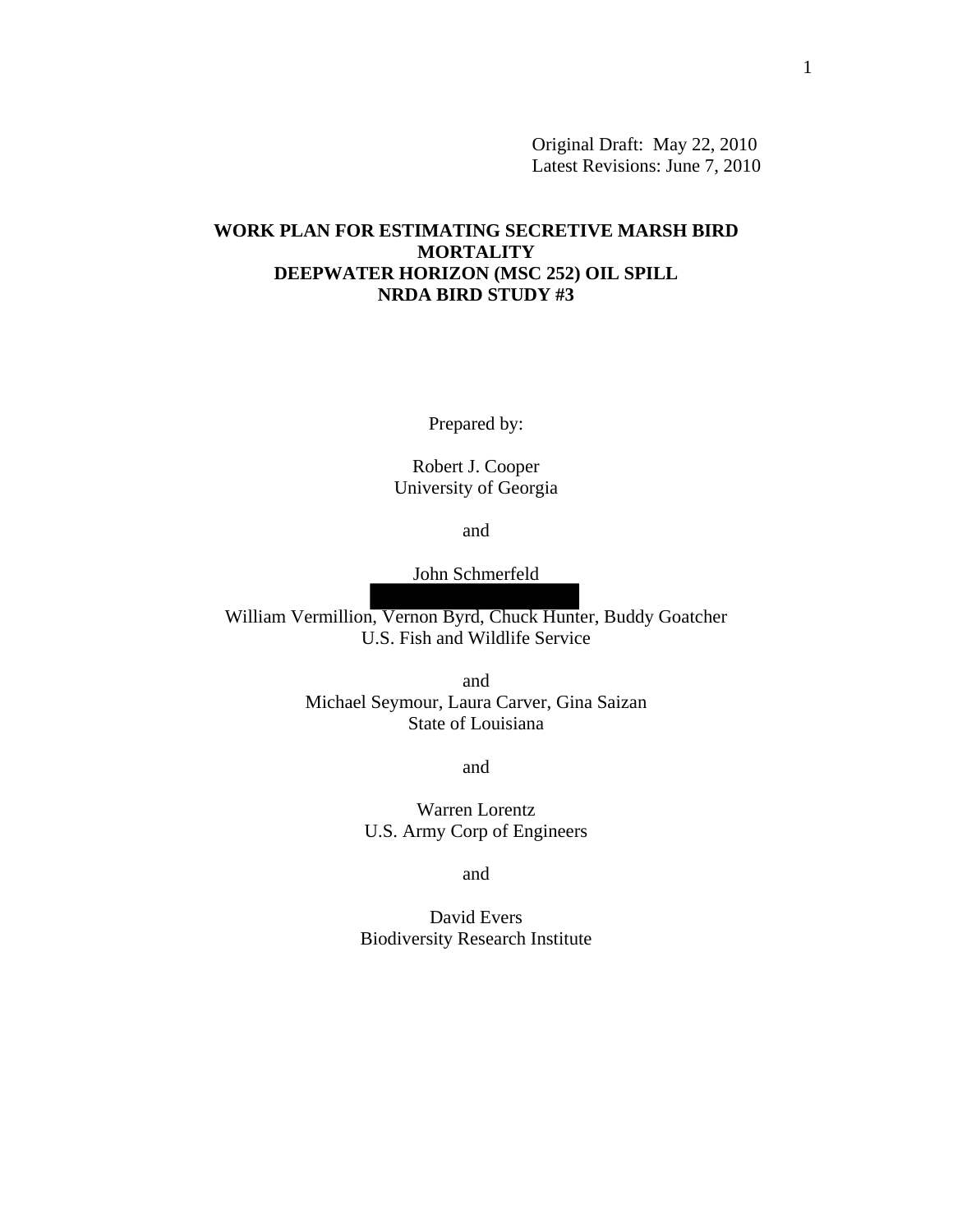# **INTRODUCTION**

The Deepwater Horizon (MSC 252) oil spill began April 22, 2010. Oil spill related injury to wildlife is of major concern to the natural resource trustees. Seabirds, colonial waterbirds, coastal marsh birds, and shorebirds may be susceptible to impacts from the oil. Several work plans have been developed to concurrently evaluate oil spill related injuries to these different avian guilds. This plan specifically seeks to address injury to secretive marsh birds (species that live in dense marsh vegetation and are difficult to see) by: (1) quantifying abundances and densities of secretive marsh bird species in un-oiled representative habitats; (2) quantifying the proportion of live oiled and live un-oiled birds in representative habitats through active capture of live individual birds; (3) estimating representative marsh bird mortality rates using radio telemetry; and (4) quantifying fiddler crab burrow densities to supplement our understanding of marsh-specific rail densities.

The primary species of interest are clapper rails (*Rallus longirostris*) and seaside sparrows (*Ammodramus maritimus*). Other secondary marsh bird species that may be commonly found in fresh and/or brackish water, such as king rails (*R. elegans*), least bitterns (*Ixobrychus exilis*), mottled ducks (*Anas fulvigula*), purple gallinules (*Porphyrio martinica*), moorhens (*Gallinula chloropus*), and marsh wren (*Cistothorus palustris*) are also of interest in some areas. Surveys to collect data that documents the proportion of oiling of these secondary species will be conducted opportunistically by field crews after completion of their primary data collection tasks (Methodologies B, C, and D below).

efficacy of each method may vary with marsh habitat type, species, and with season. Several methods of assessing marsh bird abundances are included in this plan because Therefore, this study design seeks to employ each methodology for estimating adult rail density in a complementary manner on each representative habitat with the goal of obtaining robust measures of marsh bird densities. Point counts and playback surveys (to address both rails and seaside sparrows), and fiddler crab densities (to augment understanding of rail densities) will be used to collect the required marsh bird abundance information. Capture of adult rails and sparrows, in conjunction with radio telemetry techniques, will be primarily used to derive estimates of the proportion of oiled birds and oil spill associated marsh bird mortality rates in representative habitats. Ideally, capture of rails and seaside sparrows, and radio telemetry of adult rails and seaside sparrows, will take place at representative marshes where rail and seaside sparrow density measures have also been taken.

#### **STUDY AREAS (MARSH SELECTION)**

Given our present knowledge of the spill, the locations of pre-assessment rail density; surveys will be allocated among three marsh habitat types in Louisiana, Mississippi, Alabama, and Florida; saline *Juncus* marsh, saline *Spartina* marsh, and brackish *Phragmites* marsh. Other brackish and freshwater marsh habitats are also of interest but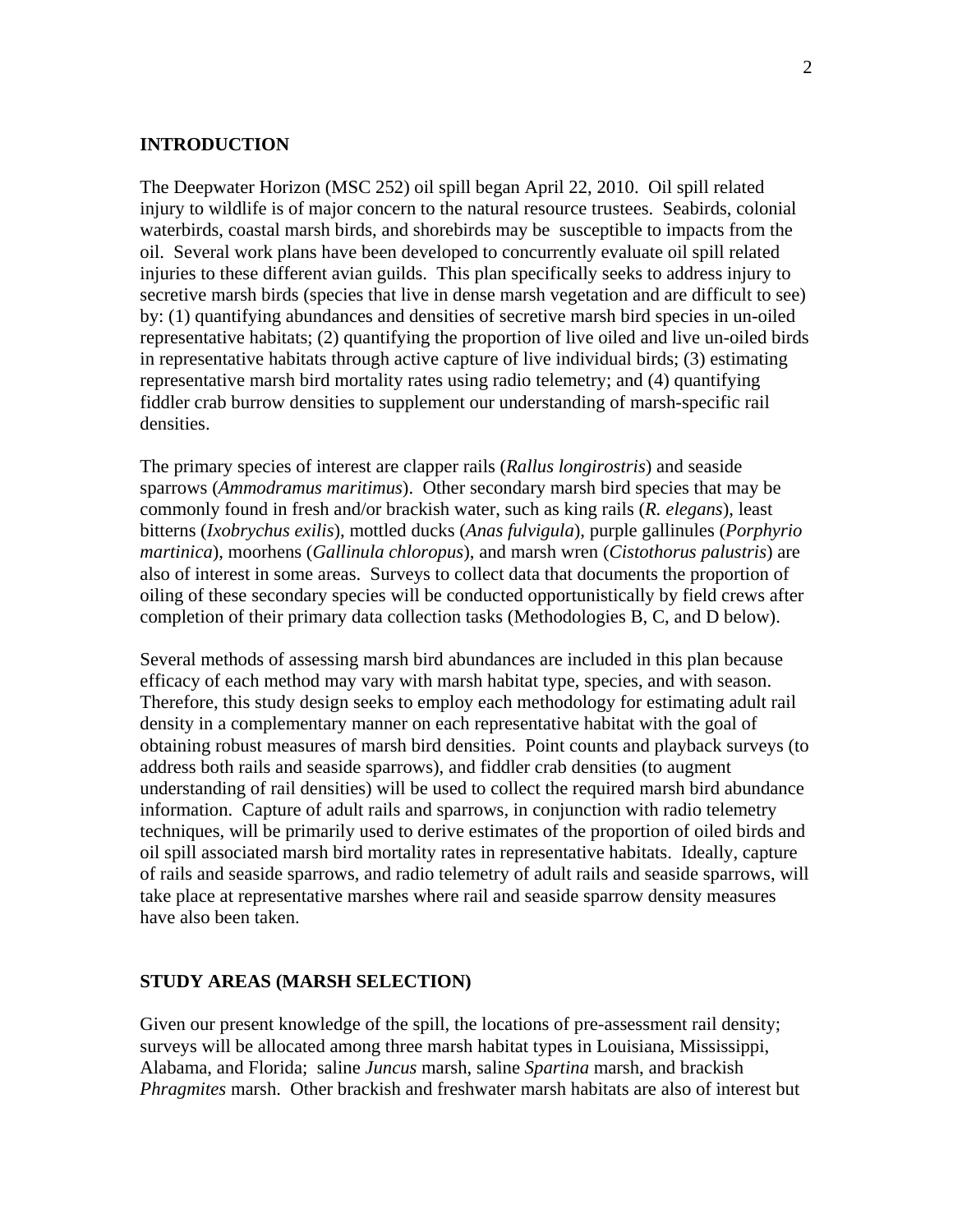will only be assessed as needed (i.e. if oil gets into these habitats). Sites for sampling rails and seaside sparrows (capturing rails seaside sparrows to determine oiling rates, and capturing rails and seaside sparrows for mortality rate estimation) will be selected and measured after the patterns of marsh oiling become known. This will be a dynamic process and study areas will be selected soon after they are impacted by oil. Within each habitat type, a range of severity of oiling of the marsh may be selected to attempt to select a range of severity of oiling of birds, as well as range of potential indirect effects on survival via changes in prey availability. Rail and seaside sparrow capture and telemetry work will be conducted at a minimum of four sites over the initial planning time frame covered by this work plan; two months.

#### **STUDY DESIGN**

*Sampling Universe*.—All accessible areas of estuarine and palustrine marsh (those not eliminated as "off limits" due to lack of permission on private property, military bases, parks, WMAs, or refuges) between Taylor County, Florida and the Louisiana/Texas border (Figure 1).

*Target Species*.— The primary species of interest are rails and seaside sparrows. In certain areas, secondary species may include marsh wrens, least bitterns, mottled ducks, purple gallinules and common moorhens. Secondary species will be opportunistically assessed for percent oiling and/or may be considered for further assessment at a later date.

*Sample Units.*—Units will vary with each sample methodology. Rail density survey units will be variable distance circles for the point counts and fiddler crab burrow densities. Individual birds will be used as the unit to report the numbers of dead oiled birds, the number and/or proportion(s) of live oiled birds, and/or mortality rates.

*Stratification*.—Initial stratification will be considered among representative types of marshes based on vegetation types (up to three strata), but post stratification also may occur to describe the status (changing or static) of marsh oiling.

*Sample Selection, Data Collection, Survey Frequency and Duration and Data Analysis*.—Variable among survey types (see below)

#### **METHODS**

Objective 1: Collection of spatial distribution and density data on clapper rails and seaside sparrows in representative un-oiled habitats.

*Methodology B: Marsh bird abundance/density quantification using point count and vocalization playback surveys.*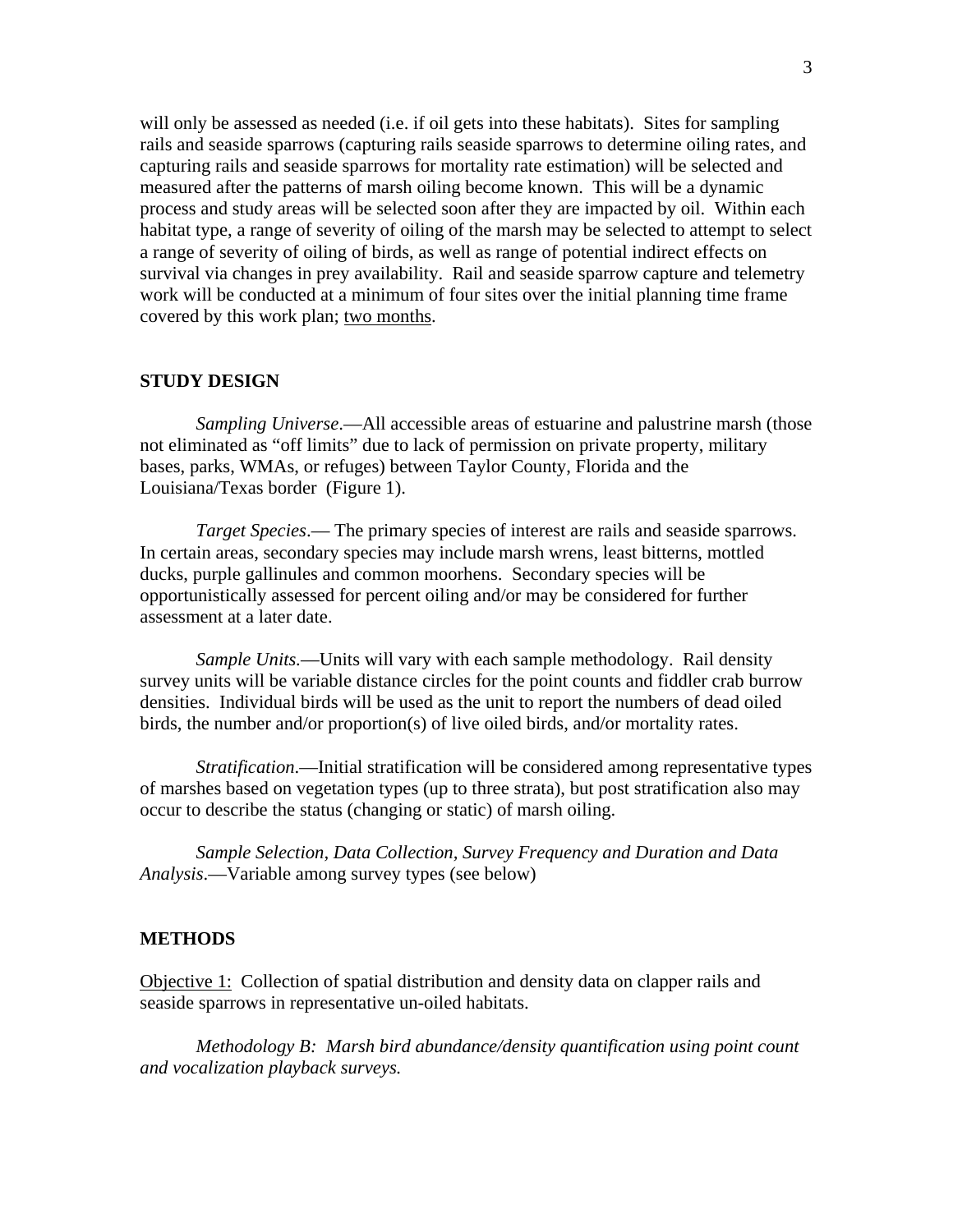Density estimates may be augmented by other techniques to more fully sample rail and other smaller birds of interest: seaside sparrow and marsh wren. A standardized set of protocols developed by Conway (2005) will be utilized in a consistent manner by each of the State Trustees for surveying these secretive marsh birds. Briefly, the methods involve visiting a series of randomly selected points, and recording all marsh birds seen or heard in five minutes, followed by additional recording of birds responding to playbacks of all target species. In addition to rail species, other important marsh species such as the seaside sparrow and marsh wrens will also be counted with visual and auditory detections but not call playback. Distances in meters from center points are recorded for every detected bird to estimate detection probability. Surveys are often conducted from a boat, which provides observers with a high vantage point from which to see birds that might be otherwise obscured by tall emergent vegetation.

These point count and vocalization playback surveys will be conducted in each of the marsh types. Points within randomly selected grids will be selected as starting points based on access along water courses. From start locations, routes will be established along water courses and will be comprised of 8 points at least 500 meters apart; the average number of points that can be effectively sampled by two observers in a single morning. The daily effective period when vocalization playback surveys can be conducted is one hour before sunrise until 9:00AM local time.

Just because a species is not detected and counted at a point doesn't necessarily mean it isn't there. The protocols developed by Conway (2005) call for repeated visits to each point during a single season, which allows for estimation of occupancy, defined as the probability that a particular area is occupied by a species of interest (MacKenzie et al. 2006). Rush et al. (2009) used this approach to relate marsh bird occupancy to a variety of current and projected habitat conditions in the northern Gulf Coast. While multiple visits for each point are recommended by Conway 2005, to improve estimation of detection probability, only one visit per point will be considered under this plan. Additional future visits to points will be accomplished at the discretion and expense of the state co-trustees and/or cooperators.

Although repeated point visits are recommended, this may not be possible given logistical constraints associated with the magnitude and severity of this oil spill. A subset of repeated point counts may be considered. Therefore, detection distance will be used to estimate density in much the same way as with line transect sampling. Laser range finders will be used to obtain distance measurements when possible. Program DISTANCE again will be used.

Objective 2: Estimation of marsh bird oiling and mortality rates in representative habitats

*Methodology C: Monitoring of mortality rates of adult rails and seaside sparrows with sub-lethal levels of visible oiling using radio telemetry.* 

This methodology will assess the oiling and mortality rate of un-oiled adult rails and seaside sparrows in un-oiled reference marsh areas representing the three habitat types,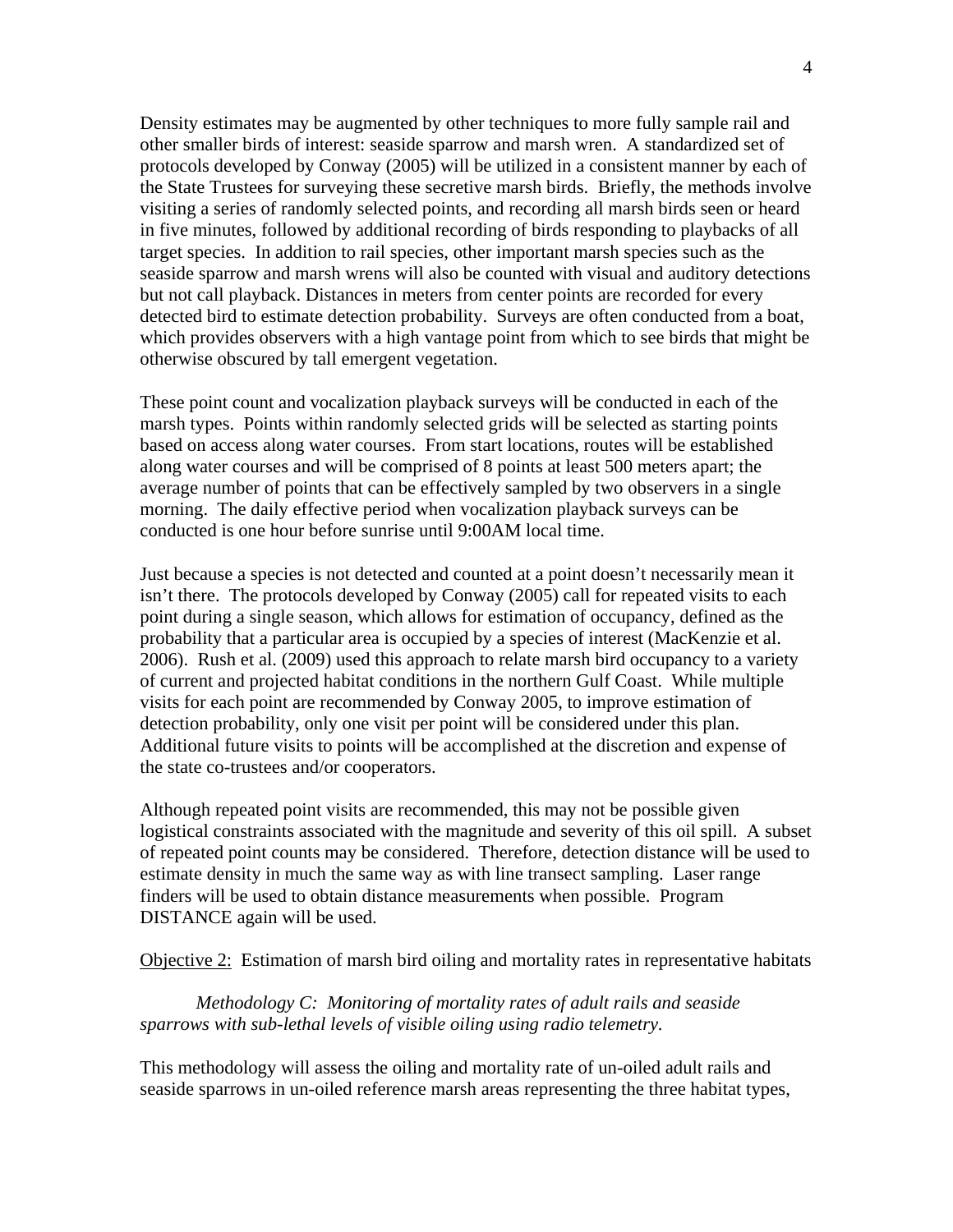and oiled rails and seaside sparrows in areas with different degrees of oiling in three marsh types that represent the main marsh habitats in the northern Gulf of Mexico region: *Spartina*, *Juncus*, and/or *Phragmites*. It is acknowledged that un-oiled birds may later become oiled. In addition, storm activity may alter the locations and severity of marsh oiling as the spill event continues through time. Therefore, the primary purpose of monitoring un-oiled birds is to provide a control condition to examine the unlikely possibility of a transmitter effect on rail mortality. Multiple methods will be used for capture including mist nets, soft catch foot hold traps, net guns, night lighting and/or night vision with dip nets and cast nets, cannon nets, decoys in combination with drop nets, whoosh nets, and/or arrays of mist-nets, and playbacks in habitats commonly used for roosting or feeding.

The degree of external and internal oiling will be quantified for all captured rails and seaside sparrows. External oiling determination will use a combination of visual, UV light response, and feather swabbing that will analyze for hydrocarbons within 24 hours after sampling. While not used to categorize a bird as being visibly oiled, internal oiling will also be assessed by taking a small blood sample that will be analyzed for hydrocarbons within 24 hours after sampling. Both external and internal evaluations will use standardized methods.

Radio transmitters will be affixed to 60 individuals within each of the mortality monitoring scenarios; at *Spartina*, *Juncus*, *Phragmites* marsh habitat types and a reference marsh area. A maximum of 240 rails will be telemetered; 60 in the reference area and 60 in each of the three marsh habitat types. A maximum of 180 seaside sparrows will be telemetered; 60 in a reference area, 60 in *Juncus* marsh and 60 in *Spartina* marsh. Seaside sparrows do not occur in *Phragmites* marshes. Radios will be glued or attached as backpacks. Using standardized methods, individuals will be tracked daily with radio receivers using boat, vehicle and aerial surveys.

Individuals will be equipped with appropriately-sized radio transmitters built by Advanced Telemetry Systems (ATS). Radio transmitter monitoring will provide data regarding on-site movements, mortality, and scavenging rate data. Under this work plan, all radio-tagged birds will be individually tracked for a minimum of two months to determine mortality. The life of the radio transmitters will likely be one year; therefore longer term monitoring may be possible.

Individuals will be tracked daily using an ATS R4000 scanning receiver by boat or truck, as well by a fixed winged aircraft with a three-element Yagi antenna attached to the strut. Once a transmitting individual is located several passes will be made to identify its location. Field staff will periodically ground check by boat, truck, or foot. Locations will be obtained at least once every other day over the study period. If a mortality signal is received, every effort will be made to recover the individual within 24 hours. Each mortality event will be photographed with a geo-referenced stamp and will be archived. An assessment of the oiling status of the carcass will be made when possible.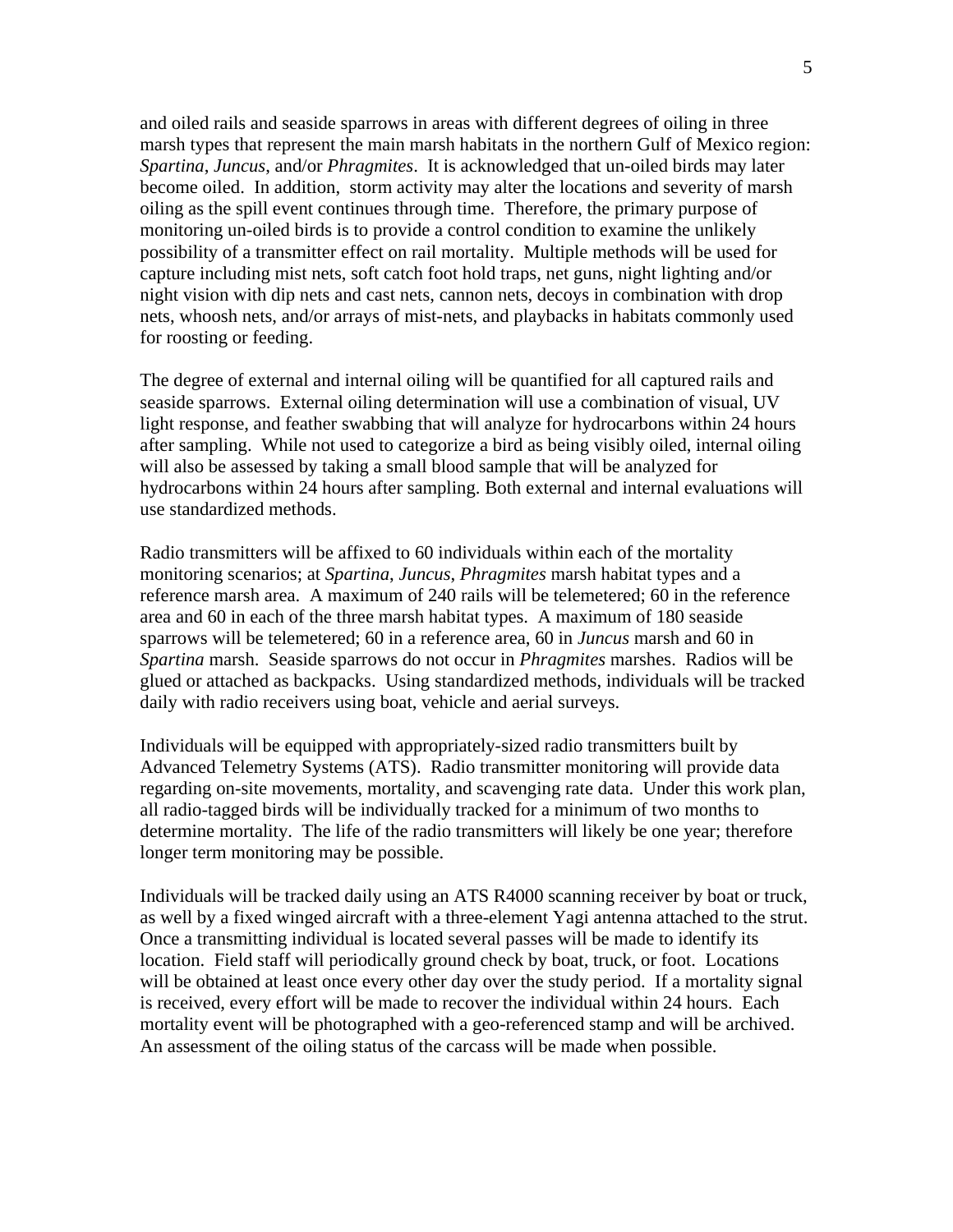Mortality rate data will be incorporated as key input parameters for an overall estimated marsh bird mortality rate model (Glenn Ford, pers. com.) The percent mortality of rails (both oiled and un-oiled) will be monitored and determined over time from the proportion of dead birds found after the mortality signal of each transmitter is triggered.

#### *Methodology D: Quantify fiddler crab burrows in un-oiled marsh habitats*

Fiddler crabs play important roles in estuarine ecosystems, including effects on estuarine productivity (Montague 1980, Bertness 1985) and as food for organisms of higher trophic levels, including marsh birds such as the clapper rail (Teal 1958, Eddleman and Conway 1998). Clapper rail diets in northern Gulf Coast ecosystems are dominated by fiddler crabs (Rush et al. *in press a*), their productivity is related to fiddler crab density (Rush 2009), and their home range sizes (and therefore density) are also typically inversely correlated with fiddler crab density (i.e., more food = better habitat = smaller home ranges = higher rail density; Rush et al. *in press b*). Therefore, pre-oil spill fiddler crab burrow density quantification may be useful to supplement our understanding of clapper rail prey base in northern Gulf Coast marshes.

Sample sizes will be determined based on variability in preliminary samples. At each study site, five randomly placed transects will be placed perpendicular to the marsh water edge. Each transect will consist of 12 sample locations. Each sample location will be  $0.25$  m<sup>2</sup>. Sample locations will be placed along a 30-meter long transect, perpendicular to the shoreline in the following areas: intertidal region, 5 meter from shore, 10 m from shore, and in the interior marsh (30 m from shore). Locations of transect lines will be generated using a random number generator in EXCEL for each of the five sites per zone. A metal frame  $(0.25 \text{ m}^2)$  will placed at each sample point. At each sample point the total number of fiddler crab burrows within the frame will be counted. The end points of each transect will be marked with PVC poles and the GPS coordinates marked for future (post impact) sampling efforts.

#### **Additional Coordination**

The RP plans to participate in the studies noted above in full cooperation with the Trustees. The only caveat to this is the helicopter surveys, in which the RP would participate provided it meets applicable BP safety requirements. The RP acknowledges the validity of the scientific methodology of the surveys, subject to the right of the parties to independently interpret the data obtained, and acknowledges that the costs of the helicopter surveys constitute reasonable assessment costs, subject to the submittal of appropriate cost documentation. It is understood that the Trustees and the RP will coordinate on a daily basis regarding implementation of field studies this breeding season. It would also be appropriate for the TWG to agree to a review of the data generated by Methodologies B and D after completion of the current breeding season. Consideration of alternative approaches to assessment for following breeding seasons will occur, which would include the use of existing literature to evaluate the value of the methods above on an ongoing basis.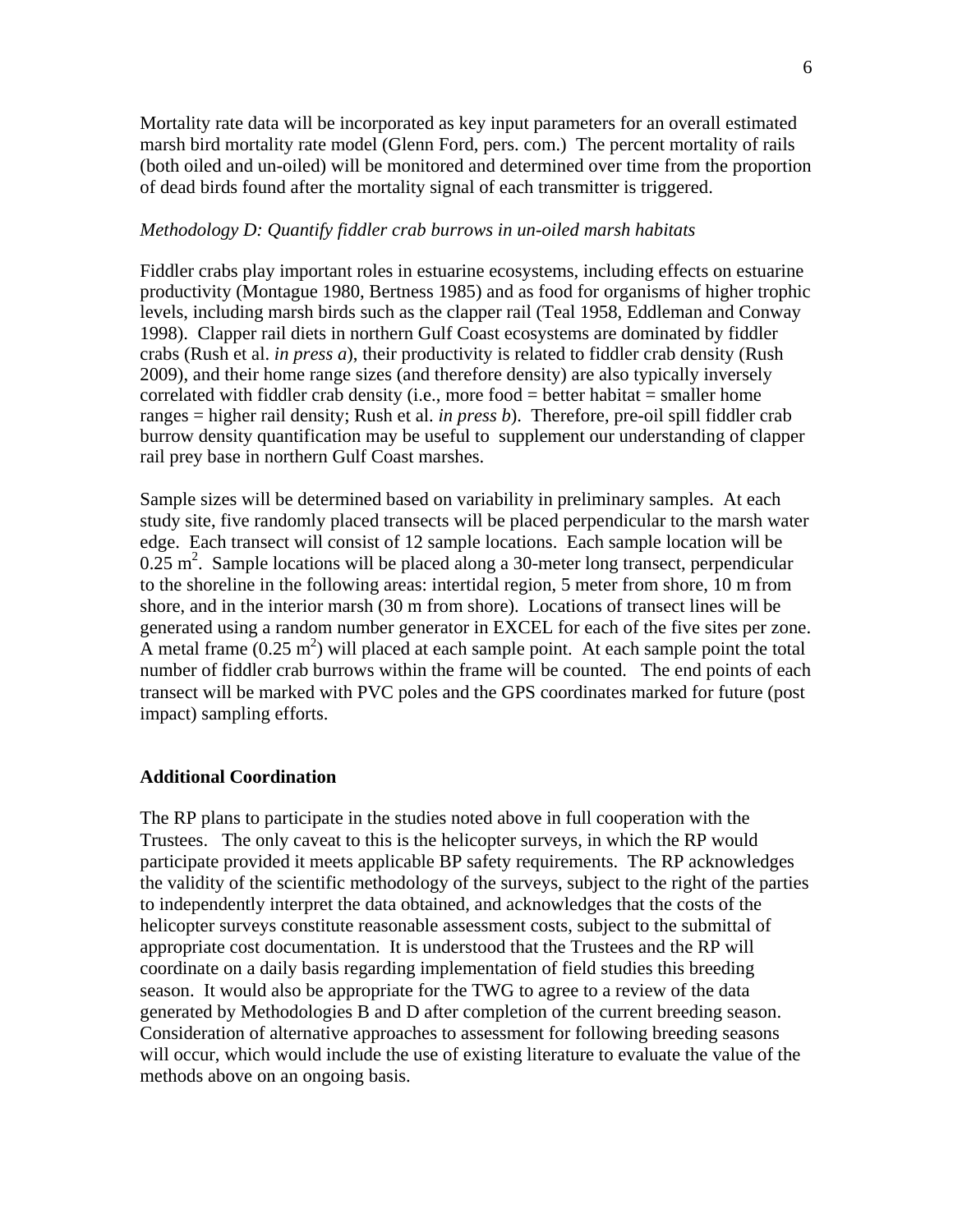Finally, signing parties agree that all data produced from fully cooperative efforts between the Trustees and RP in this effort be shared simultaneously with Trustees and the RP.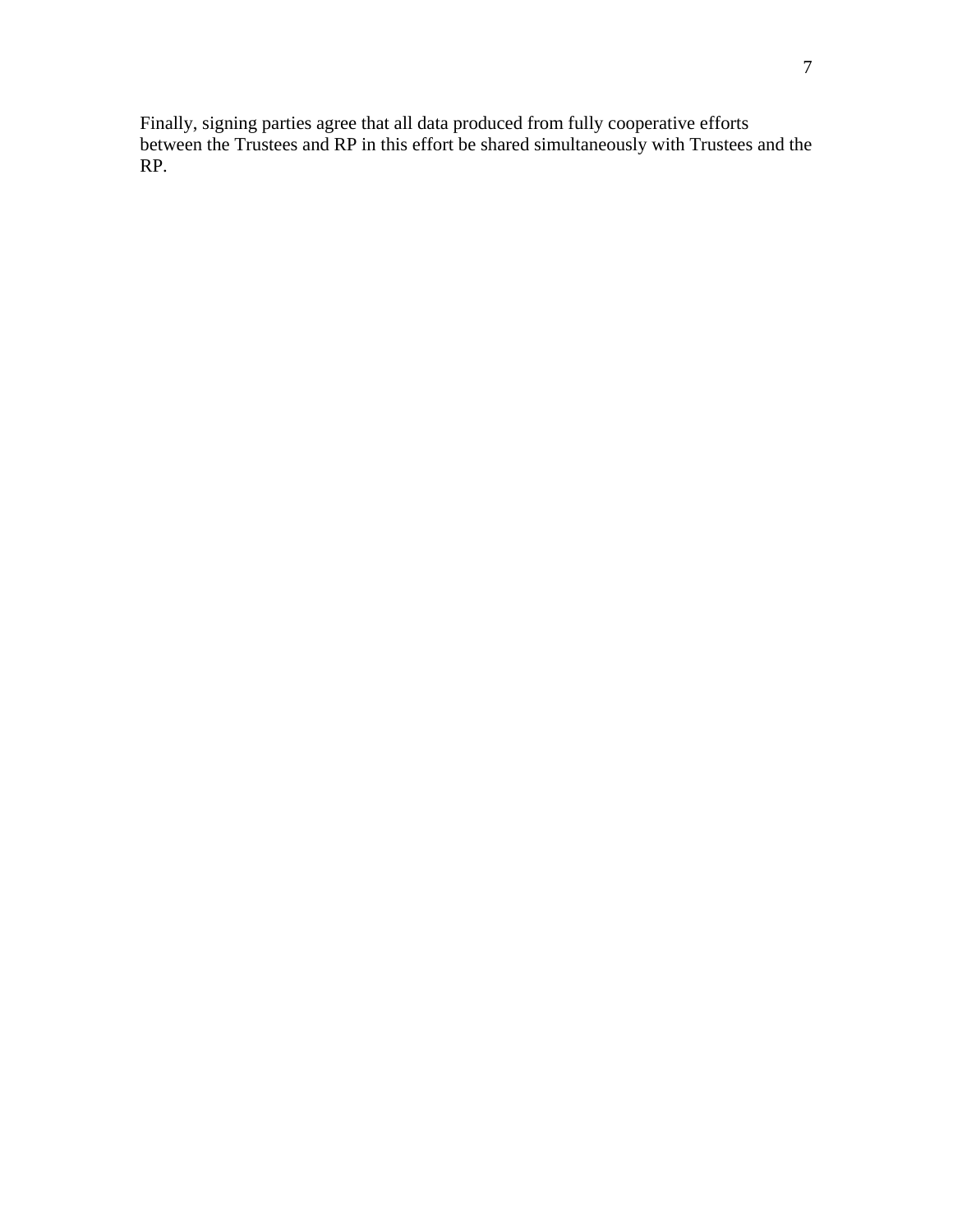# **BUDGET ESTIMATE AND EQUIPMENT PLAN FOR ESTIMATING SECRETIVE MARSH BIRD MORTALITY DEEPWATER HORIZON (MC 252) OIL SPILL BIRD STUDY #3 Analytical Chemistry costs are not included in this budget estimate**

### **Methodology B (point counts) Implementation Cost Estimates:**

Point Count Allocation by State: LA: 104 points in *Spartina* and 104 points in *Phragmites* MS: 48 points in *Juncus* and/or *Spartina* AL: 48 points in *Juncus* and/or *Spartina* FL: 40 points in *Juncus* and/or *Spartina*

Points are allocated in multiples of 8; the size of a route. A single boat with three biologists can complete one route/morning; starting 30 minutes before sunrise, finishing by 9:00AM local time.

Louisiana Point Count Costs: 208 points  $x = 3624$ 4 boats operating every day (32 points/day), would take 19.5 days (624/32) 78 Boat Days x \$2625\* = \$204,750.00

Mississippi Point Count Costs: 48 points  $x = 3 = 144$ 2 boats operating every day (16 points/day), would take 9 days (144/16) 18 Boat Days x \$2625 = \$47,250.00

Alabama Point Count Costs: 48 points  $x = 3 = 144$ 2 boats operating every day (16 points/day), would take 9 days (144/16) 18 Boat Days x \$2625 = \$47,250.00

Florida Point Count Costs: 40 points  $x = 3 = 120$ 2 boats operating every day (16 points/day), would take 7.5 days (120/16) 15 Boat Days x \$2625 = \$39,375.00

Data Management and Analysis: \$50,000.00

*Methodology B Subtotal: \$388,625.00*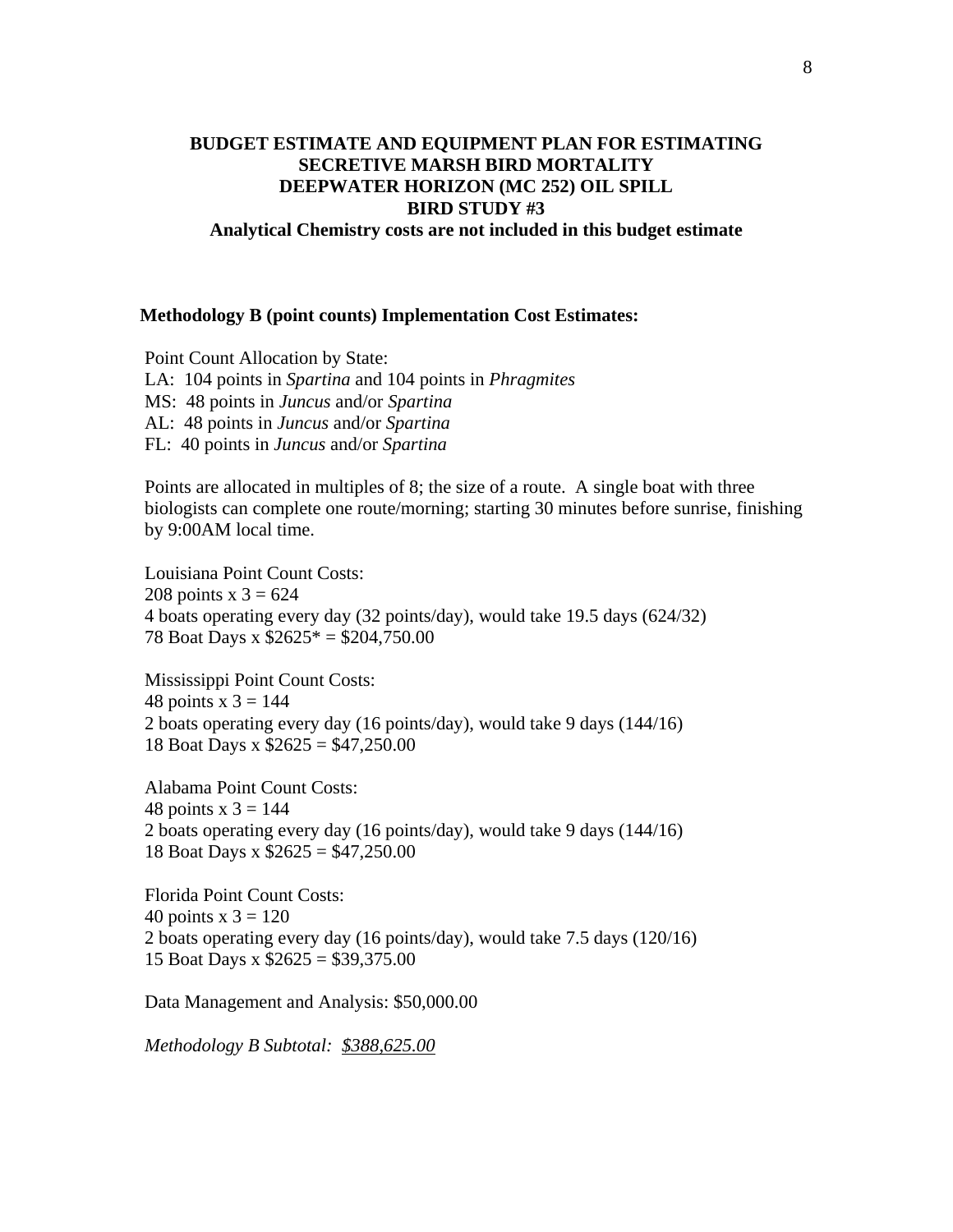|                 |                                          |                |           | Total    |
|-----------------|------------------------------------------|----------------|-----------|----------|
| Category        | Item                                     | Unit           | Cost/Unit | Cost     |
| Time            | Principle investigator (hours)           | 100            | \$180     | \$18,000 |
|                 | Project supervisor (hours)               | 300            | \$105     | \$31,500 |
|                 | <b>Telemetry Data Management (hours)</b> | 400            | \$120     | \$48,000 |
|                 | Safety & Operations Manager              | 200            | \$90      | \$18,000 |
|                 | QA/QC Manager                            | 200            | \$90      | \$18,000 |
|                 | Field supervisor (hours)                 | 400            | \$90      | \$36,000 |
|                 | <b>Field Data Assistant</b>              | 400            | \$75      | \$30,000 |
|                 | Rail Expert (subcontract)**              |                |           | \$10,000 |
|                 | Field Assistant (hours)                  | 400            | \$75      | \$30,000 |
|                 | Field Assistant (hours)                  | 400            | \$75      | \$30,000 |
|                 | Field Assistant (hours)                  | 400            | \$75      | \$30,000 |
|                 | Field Trackers (hours)                   | 400            | \$75      | \$30,000 |
|                 | Field Trackers (hours)                   | 400            | \$75      | \$30,000 |
|                 | Field Trackers (hours)                   | 400            | \$75      | \$30,000 |
| Travel          | Airline tickets                          | 15             | \$1,100   | \$16,500 |
|                 | Car rental (3 trucks)                    | 180            | \$75      | \$13,500 |
|                 | Gas (estimated miles 4 trucks)           | 25000          | \$0.25    | \$6,250  |
|                 | Boat rental and Guide (1 per day)**      | 60             | \$600     | \$36,000 |
|                 | Night Airboat (1 per night)**            | 60             | \$1,200   | \$72,000 |
|                 | Banding Barge (1 per day)**              | 60             | \$112     | \$6,720  |
|                 | Aerial surveys (hours)**                 | 160            | \$620     | \$99,200 |
| Housing and per |                                          |                |           |          |
| diem            | Hotel PI (days)                          | 10             | \$175     | \$1,750  |
|                 | Hotel project supervisor (days)          | 60             | \$175     | \$10,500 |
|                 | Hotel field supervisor (days)            | 60             | \$175     | \$10,500 |
|                 | Hotel 2 Pilots (days)                    | 120            | \$175     | \$21,000 |
|                 | Hotel 6 field assistants (days)          | 360            | \$175     | \$63,000 |
|                 | Per diem (all staff, days)               | 610            | \$50      | \$30,500 |
| Equipment       | <b>Capture Supplies</b>                  | $\mathbf{1}$   | \$10,000  | \$10,000 |
|                 | GPS, Camera, Computers                   | 1              | \$20,000  | \$20,000 |
|                 |                                          |                |           |          |
| Radio           | <b>Transmitter costs</b>                 | 240            | \$235     | \$56,400 |
|                 | Receivers                                | 4              | \$2,650   | \$10,600 |
|                 | Antenna                                  | $\overline{4}$ | \$200     | \$800    |
|                 | Plane mount antenna                      | $\overline{2}$ | \$2,000   | \$4,000  |

**Methodology C (clapper rail telemetry) Implementation Cost Estimates:**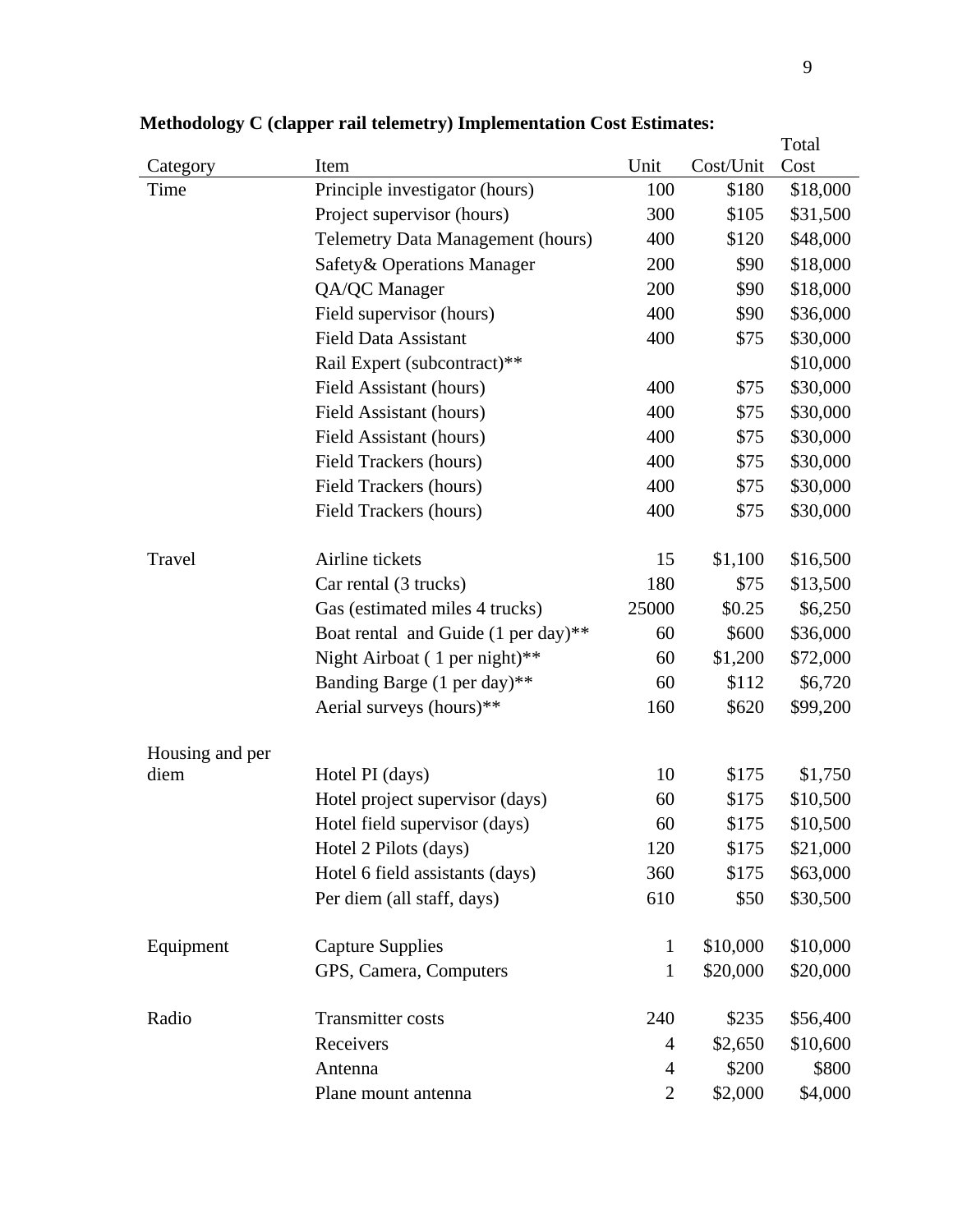|                | Headset                                                 | \$1,000 | \$2,000             |
|----------------|---------------------------------------------------------|---------|---------------------|
| Misc           | Equipment<br>Administrative overhead on<br>subcontracts |         | $$15,000$ $$15,000$ |
| Administrative |                                                         | 20%     | \$44,784            |

Rail Sub-Total \$940,504

# **Methodology C (seaside sparrow telemetry) Implementation Cost Estimates:**

|                |                                          |                |           | Total    |
|----------------|------------------------------------------|----------------|-----------|----------|
| Category       | Item                                     | Unit           | Cost/Unit | Cost     |
| Time           | Principle investigator (hours)           | 40             | \$180     | \$7,200  |
|                | Project supervisor (hours)               | 120            | \$105     | \$12,600 |
|                | <b>Telemetry Data Management (hours)</b> | 120            | \$120     | \$14,400 |
|                | Safety & Operations Manager              | 80             | \$90      | \$7,200  |
|                | QA/QC Manager                            | 80             | \$90      | \$7,200  |
|                | Field supervisor (hours)                 | 320            | \$90      | \$28,800 |
|                | Field Assistant (hours)                  | 320            | \$75      | \$24,000 |
|                | Field Assistant (hours)                  | 320            | \$75      | \$24,000 |
|                | Field Trackers (hours)                   | 320            | \$75      | \$24,000 |
|                | Field Trackers (hours)                   | 320            | \$75      | \$24,000 |
|                | Field Trackers (hours)                   | 320            | \$75      | \$24,000 |
|                |                                          |                |           |          |
| Travel         | Airline tickets                          | 6              | \$1,100   | \$6,600  |
|                | Car rental (2 trucks)                    | 96             | \$75      | \$7,200  |
|                | Gas (estimated miles 2 trucks)           | 10,000         | \$0.25    | \$2,500  |
|                | Boat rental and Guide (1 per day)**      | 45             | \$600     | \$27,000 |
|                | Hotel 6 field staff (days)               | 288            | \$175     | \$50,400 |
|                | Per diem (all staff, days)               | 288            | \$50      | \$14,400 |
|                |                                          |                |           |          |
| Equipment      | <b>Capture Supplies</b>                  | $\mathbf{1}$   | \$7,500   | \$7,500  |
|                | GPS, Camera, Computers                   | $\mathbf{1}$   | \$10,000  | \$10,000 |
|                |                                          |                |           |          |
| Radio          | Transmitter costs                        | 240            | \$235     | \$56,400 |
|                | Receivers                                | $\overline{2}$ | \$2,650   | \$5,300  |
|                | Antenna                                  | $\overline{2}$ | \$200     | \$400    |
|                | Plane mount antenna                      | $\overline{2}$ | \$2,000   | \$4,000  |
|                | Headset                                  | $\overline{2}$ | \$1,000   | \$2,000  |
|                |                                          |                |           |          |
| Misc           | Equipment                                | $\mathbf{1}$   | \$7,500   | \$7,500  |
|                | Administrative overhead on               |                |           |          |
| Administrative | subcontracts                             |                | 20%       | \$5,400  |

10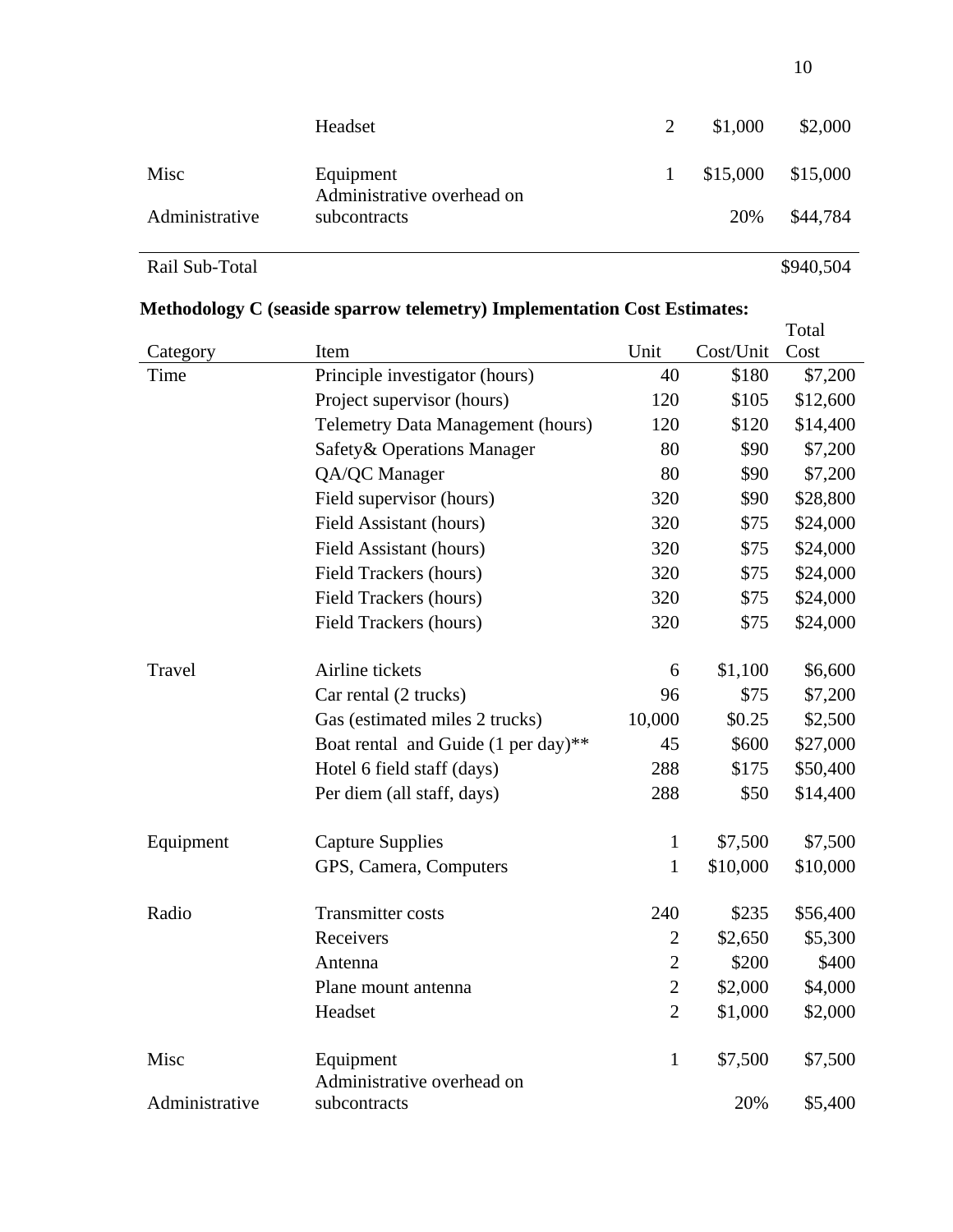# $\text{Total}$   $\$404,000$

# *Methodology C Subtotal: \$1,344,504.00*

Biodiversity Research Institute Payment Terms: An estimated \$1,344,504.00 will be required to fulfill the capture, radio telemetry and monitoring of rails and seaside sparrows. Twenty five (25%) of this amount, \$336,126.00, is to be paid immediately upon signing of the contract for advance start-up and logistical costs. BRI will submit bimonthly invoices for costs incurred above and beyond the initial 25% down payment, with 10 day payment terms from the date of the invoice.

#### **Methodology D: Quantify fiddler crab burrows**

*Methodology D Subtotal: \$0.00* 

# **WORK PLAN COST ESTIMATE = \$1,733,129 20% CONTINGENCY = \$346,626 TOTAL BUDGET ESTIMATE = \$2,079,755**

 (\*Boat Day costs are calculated by summing per diem costs (\$185/day x 3), boat fuel costs (\$20/day x 1), automobile fuel costs (\$70/day x 1), and salary costs (\$660/day x 3) for three biologists/boat.

(\*\*Contract are 'time and materials, not to exceed budget' estimates. BRI will submit a change order for written approval should circumstances dictate the need to increase the budget amount.)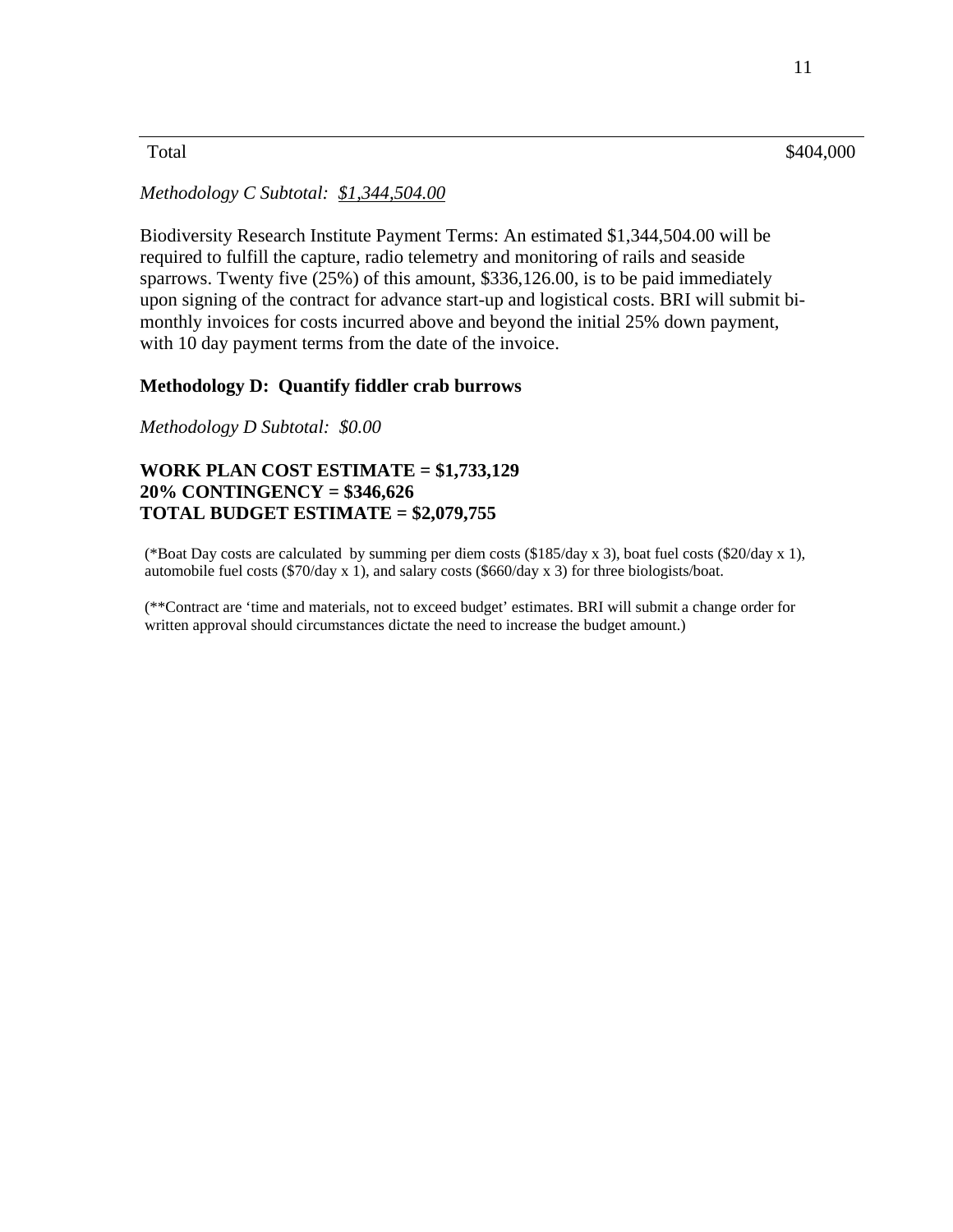#### LITERATURE CITED

- Bertness, M. D. 1985. Fiddler crab regulation of Spartina alterniflora production on a New England salt marsh. *Ecology* 66:1042-1055.
- Buckland, S. T., D. R. Anderson, K. P. Burnham, J. L. Laake, D. L. Borchors, and L. Thomas. 2001. Introduction to distance sampling: estimating abundance of biological populations. Oxford University Press, New York, NY, USA.
- Conway, C. J. 2005. Standardized North American Marsh Bird Monitoring Protocols. Wildlife Research Report #2005-04. U.S. Geological Survey, Arizona Cooperative Fish and Wildlife Research Unit, Tuscon, AZ, USA.
- Eddleman, W. R., and C. J. Conway. 1998. Clapper rail (Rallus longirostris). The Birds of North America, Number 340.
- MacKenzie, D. I., J. D. Nichols, J. A. Royle, , K. H. Pollock, L. L. Bailey, and J. E. Hines. 2006. Occupancy estimation and modeling: inferring patterns and dynamics of species occurrence. Academic Press, New York, NY, USA.
- *in Marine Science* 23:25‐55. Montague, C.L. 1980. A natural history of temperate western Atlantic fiddler crabs (genus *Uca*) with reference to their impact on the salt marsh. ‐ *Contributions*
- Rush, S. A. 2009. Factors influencing the distribution of clapper rails in Mississippi's tidal marshes. Ph.D. dissertation, University of Georgia, Athens, GA
- Rush, S. A., E. C. Soehren, M. S. Woodrey, C. L. Graydon, and R. J. Cooper. 2009. Occupancy of select marsh birds within northern Gulf of Mexico tidal marsh: current estimates and projected change. *Wetlands* 29: 798-808.
- Rush, S. A., J. A. Olin, A T. Fisk, M. S. Woodrey, and R. J. Cooper. *In press a*. Trophic relationships of a marsh bird differ between Gulf Coast estuaries. *Estuaries and Coasts*.
- Rush, S. A., R. Mordecai, M. S. Woodrey, and R. J. Cooper. *In press b*. Prey influences the movement of clapper rails in northern Gulf Coast estuaries. *Waterbirds*.
- Teal, J. M. 1958. Distribution of fiddler crabs in Georgia salt marshes. *Ecology* 39:185- 193.
- Ward, M. R., D. E. Stallknecht, J. Willis, M. J. Conroy, and W. R. Davidson. 2006. Wild bird mortality and West Nile Virus surveillance: biases associated with detection, reporting, and carcass persistence. *Journal of Wildlife Diseases* 42: 92-106.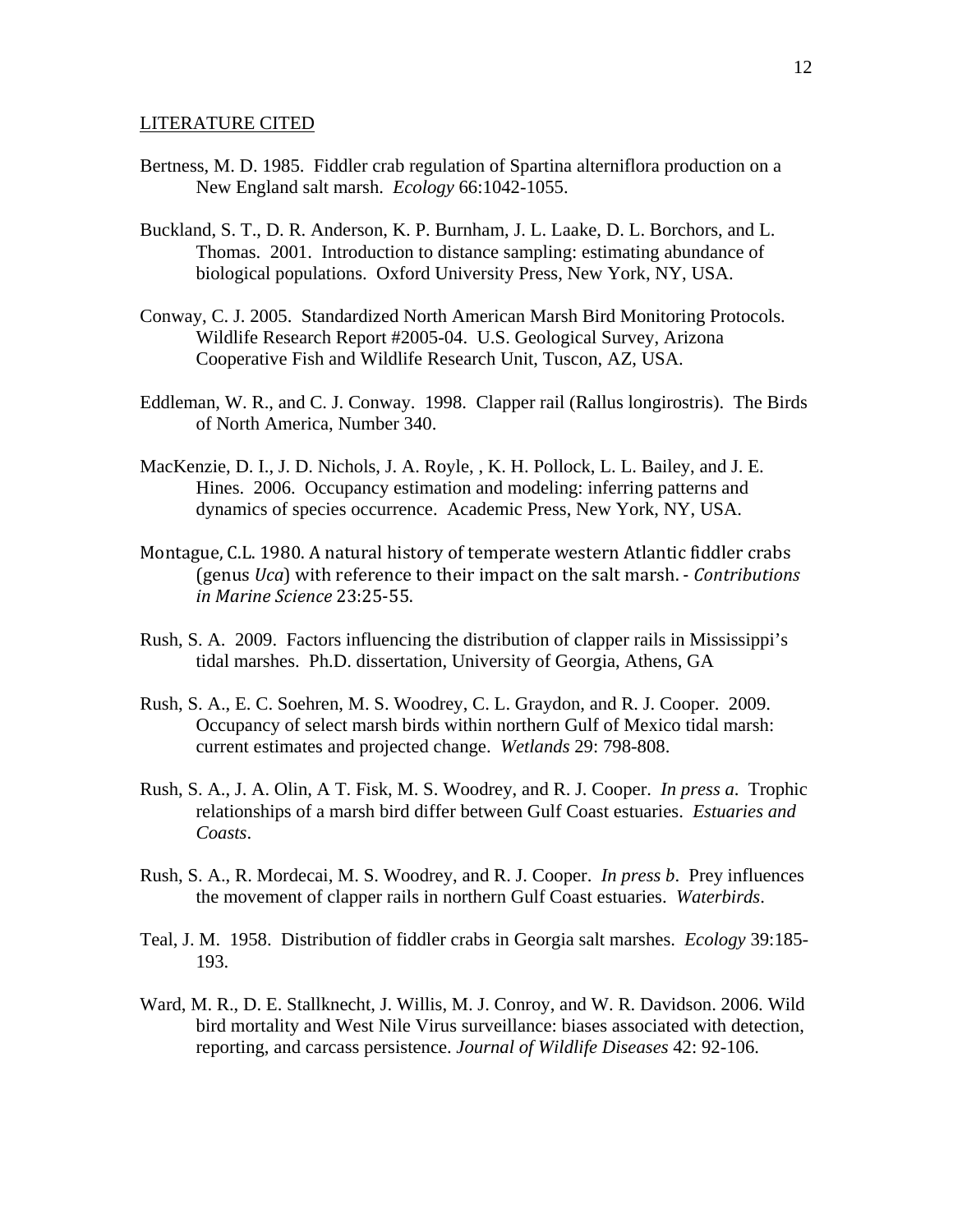

Figure 1. Map of area covered by marsh bird surveys. Red indicates distribution of marshes.